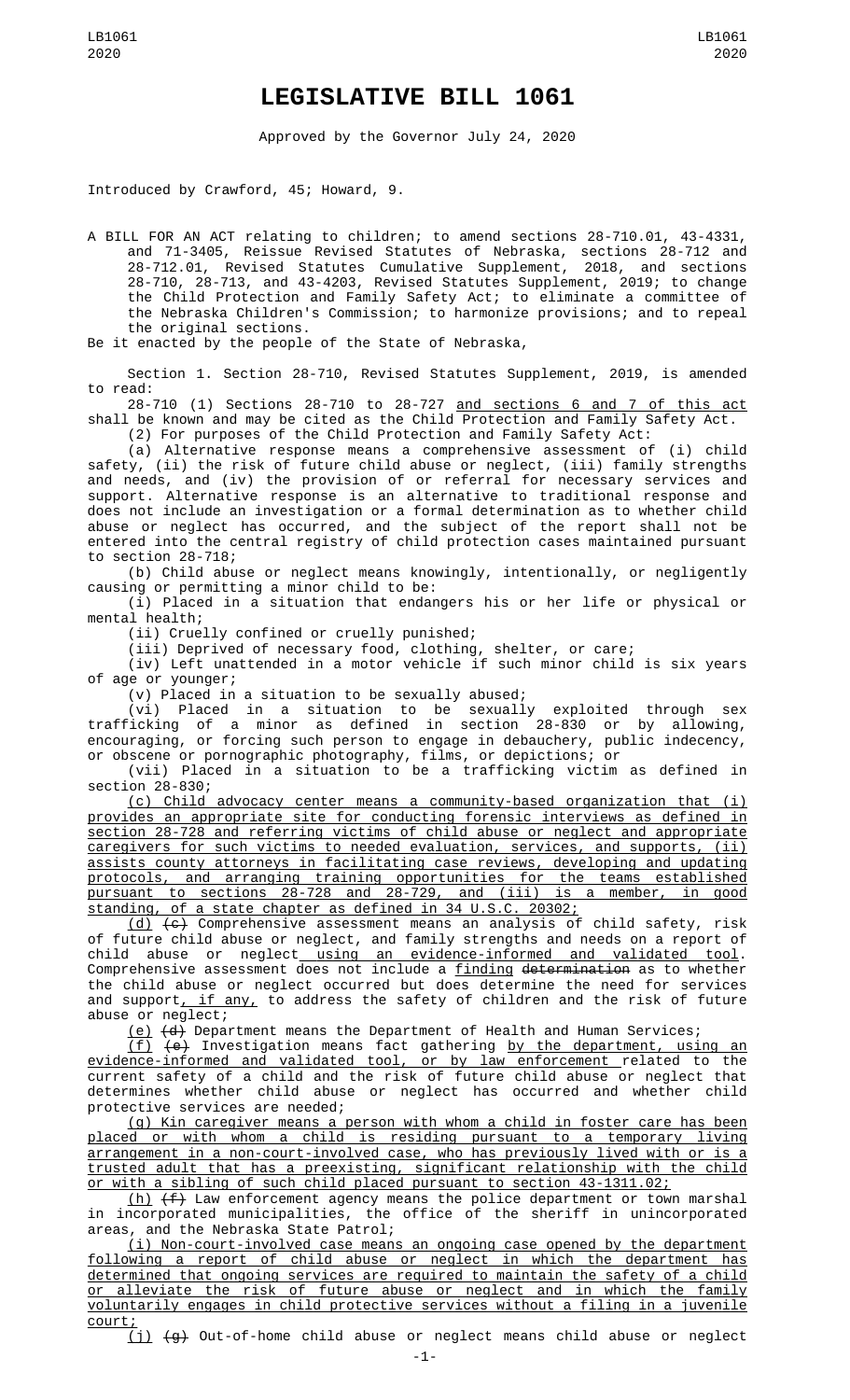occurring outside of a child's family home, including in day care homes, foster homes, day care centers, residential child-caring agencies as defined in section 71-1926, other child care facilities or institutions, and the community. Out-of-home child abuse or neglect also includes cases in which the subject of the report of child abuse or neglect is not a member of the child's household, no longer has access to the child, is unknown, or cannot be identified;

(k) Relative caregiver means a person with whom a child is placed by the department and who is related to the child, or to a sibling of such child pursuant to section 43-1311.02, by blood, marriage, or adoption or, in the case of an Indian child, is an extended family member as defined in section 43-1503;

(l) Report means any communication received by the department or a law enforcement agency pursuant to the Child Protection and Family Safety Act that describes child abuse or neglect and contains sufficient content to identify the child who is the alleged victim of child abuse or neglect;

(m) (h) Review, Evaluate, and Decide Team means an internal team of staff within the department and shall include no fewer than two supervisors or administrators and two staff members knowledgeable on the policies and practices of the department, including, but not limited to, the structured review process. County attorneys, child advocacy centers, or law enforcement agency personnel may attend team reviews upon request of a party;

<u>(n)</u> <del>(i)</del> Traditional response means an investigation by a law enforcement agency or the department pursuant to section 28-713 which requires a formal determination of whether child abuse or neglect has occurred; and

<u>(o)</u> <del>(j)</del> Subject of the report of child abuse or neglect or subject of the report means the person or persons identified in the report as responsible for the child abuse or neglect.

Sec. 2. Section 28-710.01, Reissue Revised Statutes of Nebraska, is amended to read:

28-710.01 (1) The Legislature declares that the public policy of the State of Nebraska is to protect children whose health or welfare may be jeopardized by abuse or neglect. The Legislature recognizes that most families want to keep their children safe, but circumstances or conditions sometimes interfere with their ability to do so. Families and children are best served by interventions that engage their protective capacities and address immediate safety concerns and ongoing risks of child abuse or neglect. In furtherance of this public policy and the family policy and principles set forth in sections 43-532 and 43-533, it is the intent of the Legislature to strengthen the family and make the home, school, and community safe for children by promoting responsible child care in all settings and to provide, when necessary, a safe temporary or permanent home environment for abused or neglected children.

(2) In addition, it is the policy of this state to: Require the reporting of child abuse or neglect in home, school, and community settings; provide for alternative response to reports as permitted by <u>law and the </u>rules and regulations of the department; provide for traditional response to reports as required by <u>law and the </u>rules and regulations of the department; and provide protective and supportive services designed to preserve and strengthen the family in appropriate cases.

Sec. 3. Section 28-712, Revised Statutes Cumulative Supplement, 2018, is amended to read:

28-712 (1) Upon receipt of a report pursuant to section 28-711, the department shall determine whether to (a) accept the report for traditional response and an investigation pursuant to section 28-713, (b) accept the report for alternative response pursuant to section 28-712.01, (c) accept the report for screening by the Review, Evaluate, and Decide Team to determine eligibility for alternative response, or (d) classify the report as requiring no further action by the The department, in consultation with the Nebraska Children's Commission, shall develop an alternative response implementation plan in accordance with this section and sections 28-710.01 and 28-712.01. The alternative response implementation plan shall include the provision of concrete supports and voluntary services, including, but not limited to: Meeting basic needs, including food and clothing assistance; housing assistance; transportation assistance; child care assistance; and mental health and substance abuse services. When the alternative response implementation plan has been developed, the department may begin using alternative response in up to five alternative response demonstration project locations that are designated by the department. The department may begin using alternative response statewide on and after April 28, 2017. The department shall provide a report to the commission and the Health and Human Services Committee of the Legislature by November 15, 2018. The report shall outline, at a minimum, the challenges, barriers, and opportunities that may occur if the alternative response implementation plan is made permanent. The department shall continue using alternative response until December 31, 2020. Continued use of alternative response thereafter shall require approval of the Legislature. For purposes of this section, demonstration project location means any geographic region, including, but not limited to, a city, a township, a village, a county, a group of counties, or a group of counties and cities, townships, or villages.

(2)(a) The Nebraska Children's Commission shall appoint an advisory committee to examine the department's alternative response to reports of child abuse or neglect and to make recommendations to the Legislature, the department, and the commission regarding (i) the receipt and screening of reports of child abuse or neglect by the department, (ii) the ongoing use of alternative response, (iii) the ongoing use of traditional response, and (iv)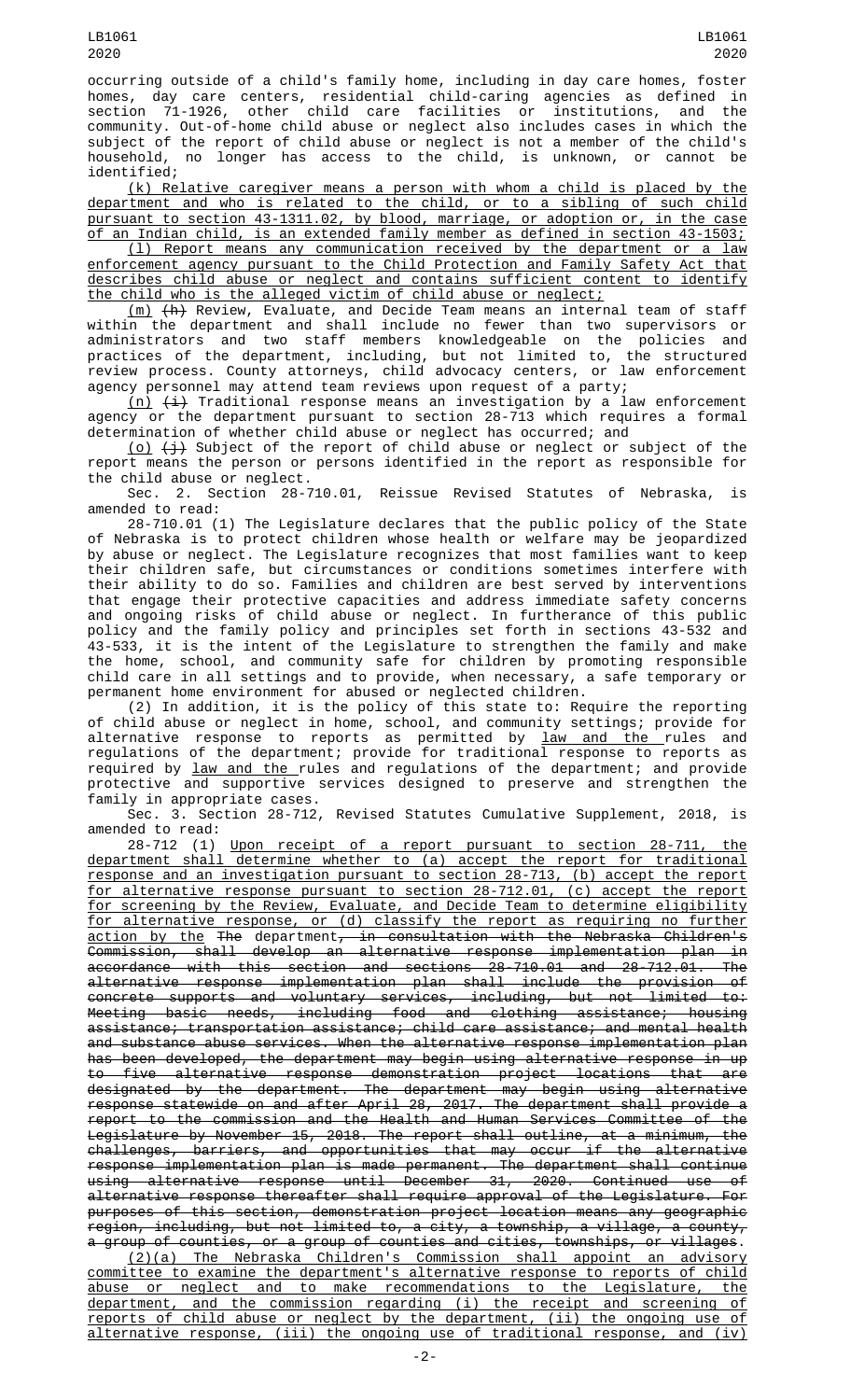the provision of services within alternative response and non-court-involved cases to ensure child safety, to reduce the risk of child abuse or neglect, and to engage families. The advisory committee may request, receive, and review data from the department regarding such processes. (2) The department shall provide to the Nebraska Children's Commission regular updates on:

(a) The status of alternative response;

(b) The members of the advisory committee shall include, but not be limited to, a representative of (i) the department, (ii) law enforcement agencies, (iii) county attorneys or other prosecutors, (iv) the state chapter of child advocacy centers as defined in 34 U.S.C. 20302, (v) attorneys for parents, (vi) guardians ad litem, (vii) a child welfare advocacy organization, (viii) families with experience in the child welfare system, (ix) family caregivers, (x) the Foster Care Review Office, and (xi) the office of Inspector General of Nebraska Child Welfare. Members of the advisory committee shall be appointed for terms of two years. The Nebraska Children's Commission shall appoint the chairperson of the advisory committee and may fill vacancies on the advisory committee as they occur. Inclusion of child welfare stakeholders, service providers, and other community partners, including families, for feedback and recommendations on alternative response;

(c) Any findings or recommendations made by the independent evaluator, including costs; and

(d) Any alternative response programmatic modifications, including, but not limited to, proposed changes in rules and regulations.

(3) The department shall adopt and promulgate rules and regulations to carry out this section and sections 28-710.01, and 28-712.01, and  $28-713$ . Such rules and regulations shall include, but not be limited to, provisions on (a) the transfer of cases from alternative response to <u>traditional response, (b)</u> traditional response; notice to families subject to a comprehensive assessment and served through alternative response of the alternative response process and their rights, including the opportunity to challenge agency determinations $_{L}$ <u>(c)</u>  $\div$  the provision of services through alternative response<u>, and (d)</u>  $\div$  the collection, sharing, and reporting of data<del>; and the alternative response</del> ineligibility criteria.

Sec. 4. Section 28-712.01, Revised Statutes Cumulative Supplement, 2018, is amended to read:<br>28-712.01 (1

 $(1)(a)$  The department may assign a report for alternative response consistent with the Child Protection and Family Safety Act (1) This section applies to alternative response demonstration projects designated under section 28-712.

(b) No report involving any of the following shall be assigned to alternative response but shall be immediately forwarded to law enforcement or the county attorney:

(i) Murder in the first or second degree as defined in section 28-303 or 28-304 or manslaughter as defined in section 28-305;

(ii) Assault in the first, second, or third degree or assault by strangulation or suffocation as defined in section 28-308, 28-309, 28-310, or 28-310.01;

(iii) Sexual abuse, including acts prohibited by section 28-319, 28-319.01, 28-320, 28-320.01, 28-320.02, 28-322.01, 28-322.02, 28-322.03, 28-322.04, 28-322.05, 28-703, or 28-707;

(iv) Labor trafficking of a minor or sex trafficking of a minor as defined in section 28-830;

 $(v)$  Neglect of a minor child that results in serious bodily injury defined in section 28-109, requires hospitalization of the child, or results in an injury to the child that requires ongoing medical care, behavioral health care, or physical or occupational therapy, including a growth delay, which may be referred to as failure to thrive, that has been diagnosed by a physician and is due to parental neglect;

(vi) Physical abuse to the head or torso of a child or physical abuse that results in bodily injury;

(vii) An allegation that requires a forensic interview at a child advocacy center or coordination with the child abuse and neglect investigation team pursuant to section 28-728;

(viii) Out-of-home child abuse or neglect;

(ix) An allegation being investigated by a law enforcement agency at the time of the assignment;

(x) A history of termination of parental rights;

(xi) Absence of a caretaker without having given an alternate caregiver authority to make decisions and grant consents for necessary care, treatment, and education of a child or without having made provision to be contacted to make such decisions or grant such consents;

(xii) Domestic violence involving a caretaker in situations in which the alleged perpetrator has access to the child or caretaker;<br>(xiii) A household member illegally manufacture

illegally manufactures methamphetamine or opioids;

(xiv) A child has had contact with methamphetamine or other nonprescribed opioids, including a positive drug screening or test; or

(xv) For a report involving an infant, a household member tests positive for methamphetamine or nonprescribed opioids at the birth of such infant.

(c) The department may adopt and promulgate rules and regulations to (i) provide additional ineligibility criteria for assignment to alternative response and (ii) establish additional criteria requiring review by the Review, Evaluate, and Decide Team.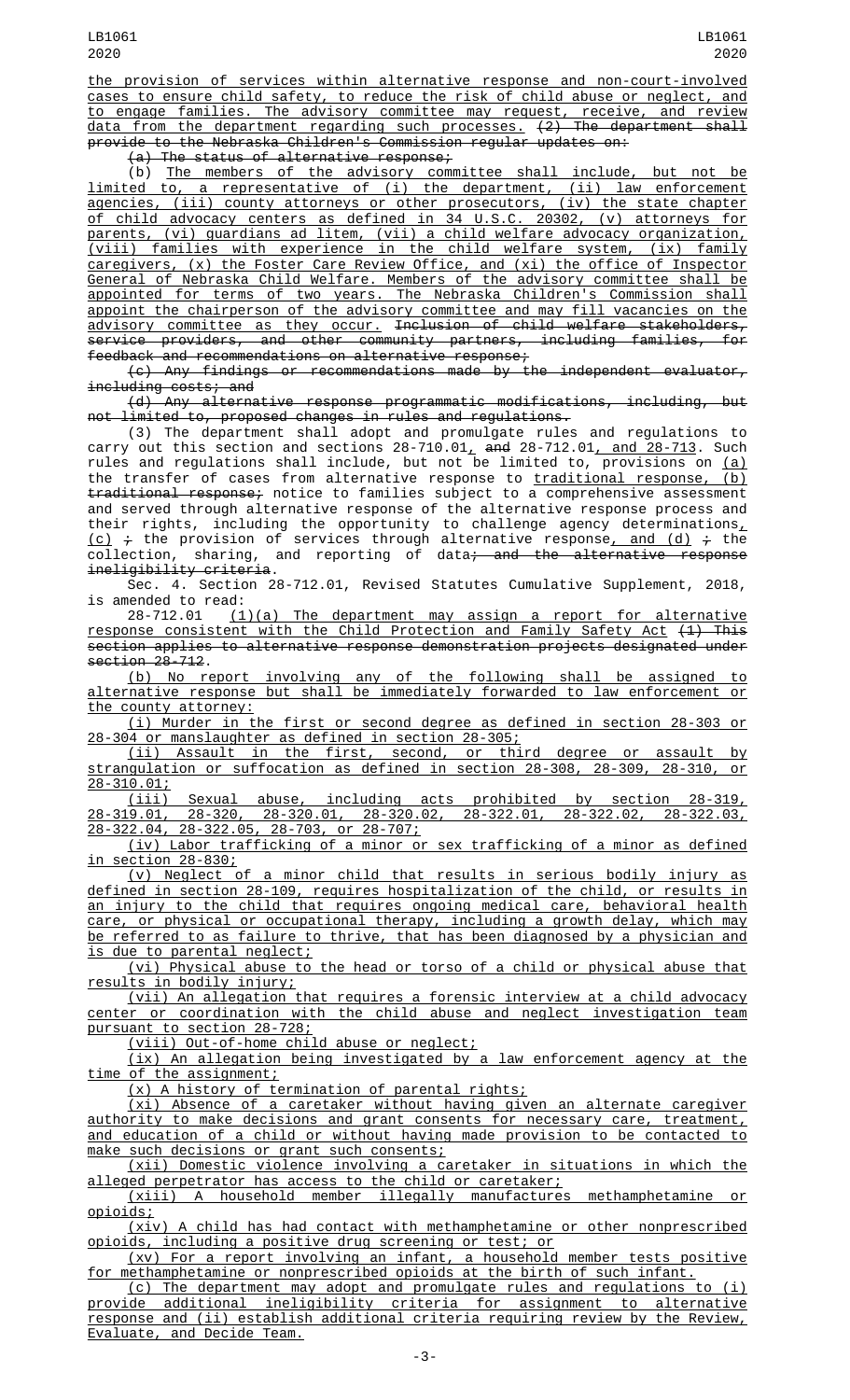(d) A report that includes any of the following may be eligible for alternative response but shall first be reviewed by the Review, Evaluate, and Decide Team prior to assignment to alternative response:

(i) Domestic assault as defined in section 28-323 or domestic violence in the family home;

(ii) Use of alcohol or controlled substances as defined in section 28-401 or 28-405 by a caregiver that impairs the caregiver's ability to care and provide safety for the child; or

(iii) A family member residing in the home or a caregiver that has been the subject of a report accepted for traditional response or assigned to alternative response in the past six months.

(2) The Review, Evaluate, and Decide Team shall convene to review <u>reports</u> intakes pursuant to the department's rules, regulations, and policies, to evaluate the information, and to determine assignment for alternative response or traditional response. The team shall utilize consistent criteria to review the severity of the allegation of child abuse or neglect, access to the perpetrator, vulnerability of the child, family history including previous reports, parental cooperation, parental or caretaker protective factors, and other information as deemed necessary. At the conclusion of the review, the report intake shall be assigned to either traditional response or alternative response. Decisions of the team shall be made by consensus. If the team cannot come to consensus, the <u>report</u> <del>intake</del> shall be assigned for a traditional response.

(3) In the case of an alternative response, the department shall complete a comprehensive assessment. The department shall transfer the case being given alternative response to traditional response if the department determines that a child is unsafe or if the concern for the safety of the child is due to a temporary living arrangement. Upon completion of the comprehensive assessment, if it is determined that the child is safe, participation in services offered to the family receiving an alternative response is voluntary, the case shall not be transferred to traditional response based upon the family's failure to enroll or participate in such services, and the subject of the report shall not be entered into the central registry of child protection cases maintained pursuant to section 28-718.

(4) The department shall, by the next working day after receipt of a report of child abuse <u>or</u> <del>and</del> neglect, enter into the tracking system of child protection cases maintained pursuant to section 28-715 all reports of child abuse or neglect received under this section that are opened for alternative response and any action taken.

(5) The department shall make available to the appropriate investigating law enforcement agency, child advocacy center, and county attorney a copy of all reports relative to a case of suspected child abuse or neglect. Aggregate, nonidentifying <u>data regarding </u>reports of child abuse or neglect receiving an alternative response shall be made available quarterly to requesting agencies outside the department. Such alternative response data shall include, but not be limited to, the nature of the initial child abuse or neglect report, the age of the child or children, the nature of services offered, the location of the cases, the number of cases per month, and the number of alternative response cases that were transferred to traditional response. <u>Other than</u> <del>No other agency</del> <del>or individual except</del> the office of Inspector General of Nebraska Child Welfare, the Public Counsel, law enforcement agency personnel, child advocacy center employees, and county attorneys<u>, no other agency or individual</u> shall be provided specific, identifying reports of child abuse or neglect being given alternative response. The office of Inspector General of Nebraska Child Welfare shall have access to all reports relative to cases of suspected child abuse or neglect subject to traditional response and those subject to alternative response. The department and the office shall develop procedures allowing for the Inspector General's review of cases subject to alternative response. The Inspector General shall include in the report pursuant to section 43-4331 a summary of all cases reviewed pursuant to this subsection.

Sec. 5. Section 28-713, Revised Statutes Supplement, 2019, is amended to read:

28-713 (1) Unless <u>a report</u> <del>an intake</del> is assigned to alternative response, upon the receipt of a call reporting child abuse and neglect as required by section 28-711<u>, it</u> : (a) It is the duty of the law enforcement agency to investigate the report, to take immediate steps to protect the child, and to institute legal proceedings consistent with section 43-247 if the child is seriously endangered in the child's surroundings and immediate removal is necessary for the protection of the child. if appropriate. In situations of alleged out-of-home child abuse or neglect if the person or persons to be notified have not already been notified and the person to be notified is not the subject of the report of child abuse or neglect, the law enforcement agency shall immediately notify the person or persons having custody of each child who has allegedly been abused or neglected that such report of alleged child abuse or neglect has been made and shall provide such person or persons with information of the nature of the alleged child abuse or neglect. The law enforcement agency may request assistance from the department during the investigation and shall, by the next working day, notify either the hotline established under section 28-711 or the department of receipt of the report, including whether or not an investigation is being undertaken by the law enforcement agency. A copy of all reports, whether or not an investigation is being undertaken, shall be provided to the department<u>.</u> <del>;</del>

(b) In situations of alleged out-of-home child abuse or neglect if the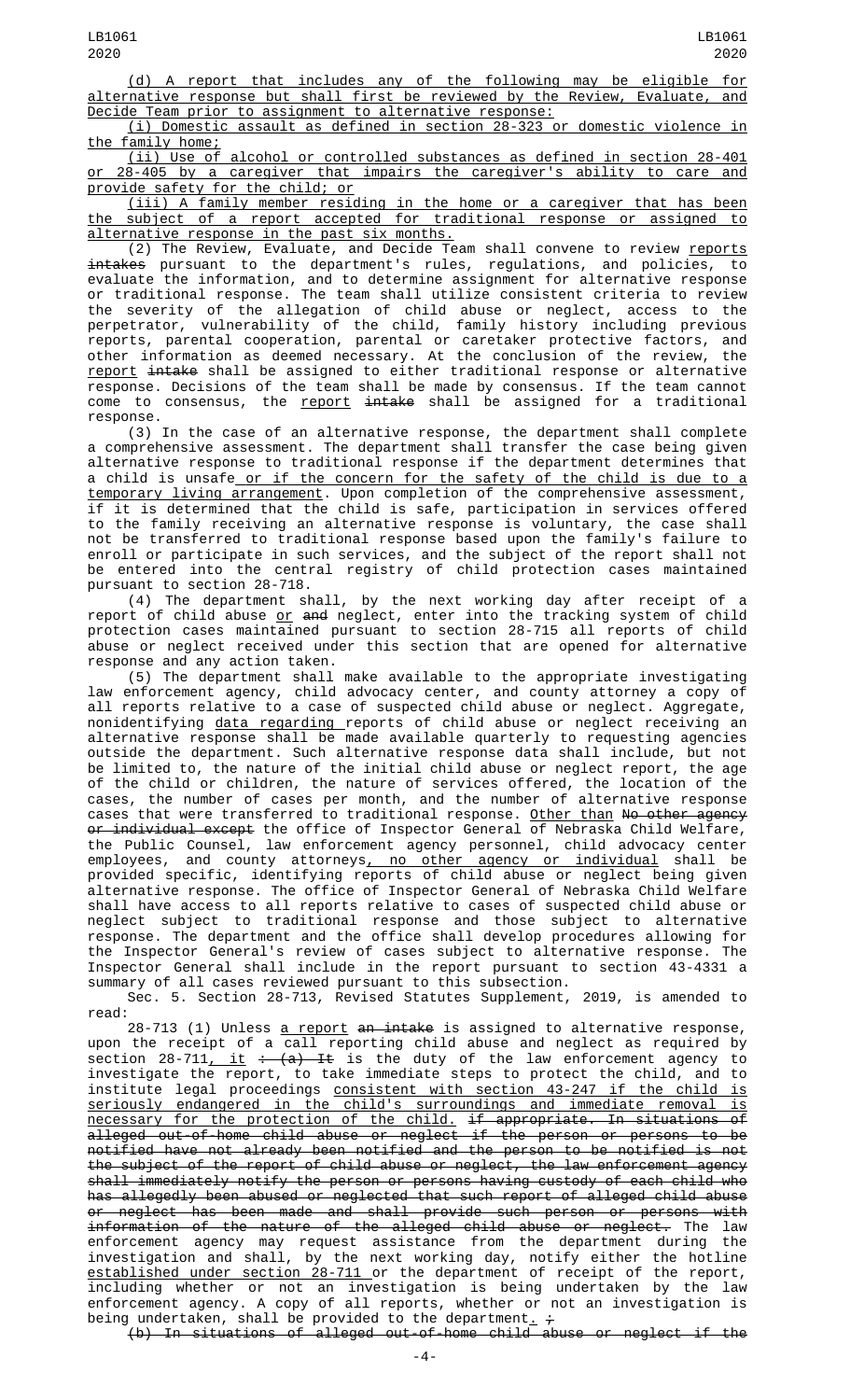person or persons to be notified have not already been notified and the person to be notified is not the subject of the report of child abuse or neglect, the department shall immediately notify the person or persons having custody of each child who has allegedly been abused or neglected that such report of alleged child abuse or neglect has been made and shall provide such person or persons with information of the nature of the alleged child abuse or neglect and any other information that the department deems necessary. The department shall investigate for the purpose of assessing each report of child abuse or neglect to determine the risk of harm to the child involved. The department shall also provide such social services as are necessary and appropriate under the circumstances to protect and assist the child and to preserve the family;

(c) The department may make a request for further assistance from the appropriate law enforcement agency or take such legal action as may be appropriate under the circumstances;

 $(2)(a)$  When a report is assigned for traditional response, the department shall utilize an evidence-informed and validated tool to assess the safety of the child at the time of the assessment, the risk of future child abuse or neglect, the need for services to protect and assist the child and to preserve the family, and whether the case shall be entered into the central registry pursuant to section 28-720. As part of such investigation, the department may request assistance from the appropriate law enforcement agency or refer the matter to the county attorney to initiate legal proceedings.

(b) If in the course of an investigation the department finds a child is seriously endangered in the child's surroundings and immediate removal is necessary for the protection of the child, the department shall make an immediate request for the county attorney to institute legal proceedings consistent with section 43-247.

(3) When a report contains an allegation of out-of-home child abuse or neglect, a law enforcement agency or the department shall immediately notify each person having custody of each child who has allegedly been abused or neglected that such report has been made unless the person to be notified is the subject of such report. The department or the law enforcement agency shall provide such person with information about the nature of the alleged child abuse or neglect and any other necessary information. The department shall also provide such social services as are necessary and appropriate under the circumstances to protect and assist the child and to preserve the family.

(4) (d) The department shall, by the next working day after receiving a report of child abuse or neglect under this <del>subsection of this</del> section, make a written report or a summary on forms provided by the department to the proper law enforcement agency in the county and enter in the tracking system of child protection cases maintained pursuant to section 28-715 all reports of child abuse or neglect opened for investigation and any action taken<u>.</u> <del>; and</del>

(5) (e) The department shall, upon request, make available to the appropriate investigating law enforcement agency and the county attorney a copy of all reports relative to a case of suspected child abuse or neglect.

<u>(6)(a)</u> <del>(2)(a)</del> In addition to the responsibilities under <u>subsections</u> subsection (1) through (5) of this section, upon the receipt of any report that a child is a reported or suspected victim of sex trafficking of a minor or labor trafficking of a minor as defined in section 28-830 and without regard to the subject of the report, the department shall:

(i) Assign the case to staff for an in-person investigation. The department shall assign a report for investigation regardless of whether or not the subject of the report is a member of the child's household or family or whether the subject is known or unknown, including cases of out-of-home child abuse and neglect;

(ii) Conduct an in-person investigation and appropriately coordinate with law enforcement agencies, the local child advocacy center, and the child abuse and neglect investigation team under section 28-729;

(iii) Use specialized screening and assessment instruments to identify whether the child is a victim of sex trafficking of a minor or labor trafficking of a minor or at high risk of becoming such a victim and determine the needs of the child and family to prevent or respond to abuse, neglect, and exploitation. On or before December 1, 2019, the department shall develop and adopt these instruments in consultation with knowledgeable organizations and individuals, including representatives of child advocacy centers, behavioral health providers, child welfare and juvenile justice service providers, law enforcement representatives, and prosecutors; and

(iv) Provide for or refer and connect the child and family to services deemed appropriate by the department in the least restrictive environment, or provide for safe and appropriate placement, medical services, mental health care, or other needs as determined by the department based upon the department's assessment of the safety, risk, and needs of the child and family to respond to or prevent abuse, neglect, and exploitation.

(b) On or before July 1, 2020, the department shall adopt rules and regulations on the process of investigation, screening, and assessment of reports of child abuse or neglect and the criteria for opening an ongoing case upon allegations of sex trafficking of a minor or labor trafficking of a minor.

 $(7)$   $(3)$  When a preponderance of the evidence indicates that a child is a victim of abuse or neglect as a result of being a trafficking victim as defined in section 28-830, the department shall identify the child as a victim of trafficking, regardless of whether the subject of the report is a member of the child's household or family or whether the subject is known or unknown. The child shall be included in the department's data and reporting on the numbers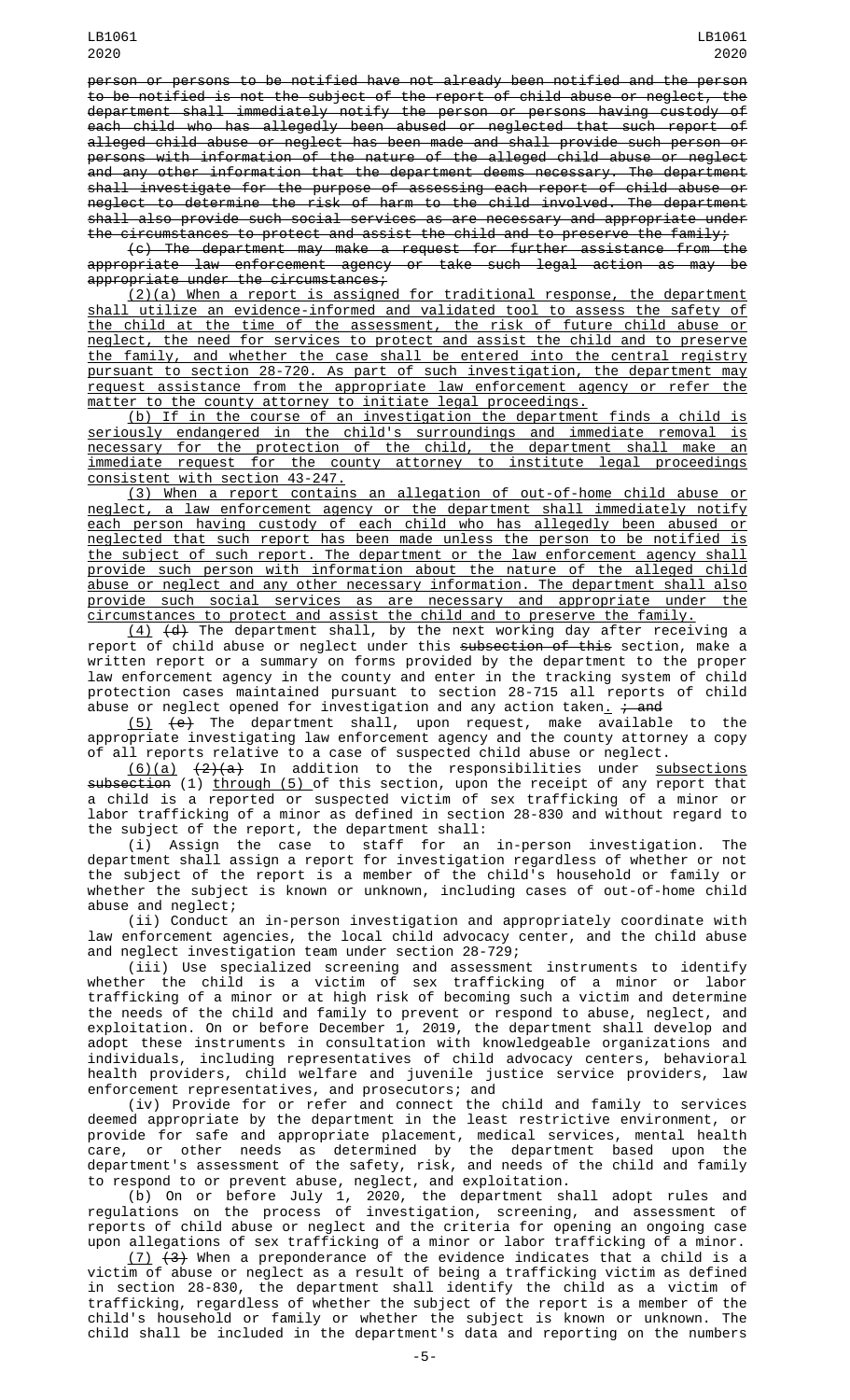Sec. 6. <u>(1) In all non-court-involved cases in which a child lives</u> temporarily with a kin caregiver or a relative caregiver until reunification can be safely achieved:

(a) A parent shall have the right to have his or her child returned to such parent's home upon demand unless the child is seriously endangered by the child's surroundings and removal is necessary for the child's protection; and

(b) The kin caregiver or the relative caregiver shall have temporary parental authority to exercise powers regarding the care, custody, and property of the child except (i) the power to consent to marriage and adoption of the child and (ii) for other limitations placed on the delegation of parental authority to the kin caregiver or the relative caregiver by the parent.

(2) If a child is seriously endangered and removal is necessary, the department shall inform the parent that he or she may be referred for a courtinvolved case or for a petition to be filed pursuant to subdivision (3)(a) of section 43-247.

(3) The department may reimburse a kin caregiver or a relative caregiver for facilitating services for the child and shall notify such caregiver if such caregiver is eligible for the child-only Temporary Assistance for Needy Families program established in 42 U.S.C. 601 et seq., and any other public benefit for which such caregiver may be eligible, and shall assist such caregiver in applying for such program or benefit.

(4) In all non-court-involved cases, the department shall provide a written notice of rights to any parent, and, if applicable, to any kin caregiver or relative caregiver, that complies with due process and includes notice (a) of the specific factual basis of the department's involvement, (b) of the possibility that a petition under section 43-247 could be filed in the future if it is determined that the safety of the child is not or cannot be assured, and (c) that the participation of the parent, kin caregiver, or relative caregiver in receiving prevention services could be relevant evidence presented in any future proceedings.

(5) Nothing in this section shall be construed to affect the otherwise existing rights of a child or parent who is involved in a non-court-involved case.

Sec. 7. <u>(1) The department shall adopt and promulgate rules and</u> regulations consistent with this legislative bill and shall revoke any rules and regulations inconsistent with this legislative bill by July 1, 2021.

(2) The department shall adopt and promulgate rules and regulations regarding (a) the maximum time allowed between receiving a report of child abuse or neglect and an assigned caseworker making contact with the affected family, (b) the maximum amount of time between receipt of a report and the completion of an assessment or investigation, (c) the transfer of cases from alternative response to traditional response, (d) the criteria and process to be used by the Review, Evaluate, and Decide Team, and (d) the process used to accept and categorize reports, including the operation of the hotline established under section 28-711.

(3) The department shall adopt and promulgate rules and regulations describing the process for non-court-involved cases, the right of any child, parent, kin caregiver, or relative caregiver to an administrative appeal of any department action or inaction in a non-court-involved case, and the process for finding that a child is seriously endangered.

Sec. 8. Section 43-4203, Revised Statutes Supplement, 2019, is amended to read:

43-4203 (1) The Nebraska Children's Commission shall create a committee to examine state policy regarding the prescription of psychotropic drugs for children who are wards of the state and the administration of such drugs to such children. Such committee shall review the policy and procedures for prescribing and administering such drugs and make recommendations to the commission for changes in such policy and procedures.

(1) (2) The Nebraska Children's Commission commission shall create a committee to examine the Office of Juvenile Services and the Juvenile Services Division of the Office of Probation Administration. Such committee shall review the role and effectiveness of out-of-home placements utilized in the juvenile justice system, including the youth rehabilitation and treatment centers, and make recommendations to the commission on the juvenile justice continuum of care, including what populations should be served in out-of-home placements and what treatment services should be provided at the centers in order to appropriately serve those populations. Such committee shall also review how mental and behavioral health services are provided to juveniles in residential placements and the need for such services throughout Nebraska and make recommendations to the commission relating to those systems of care in the juvenile justice system. The committee shall collaborate with the Juvenile Justice Institute at the University of Nebraska at Omaha, the Center for Health Policy at the University of Nebraska Medical Center, the behavioral health regions as established in section 71-807, and state and national juvenile justice experts to develop recommendations. The recommendations shall include a plan to implement a continuum of care in the juvenile justice system to meet the needs of Nebraska families, including specific recommendations for the rehabilitation and treatment model. The recommendations shall be delivered to the commission and electronically to the Judiciary Committee of the Legislature annually by September 1.

 $(2)$   $(3)$  The commission shall collaborate with juvenile justice specialists of the Office of Probation Administration and county officials with respect to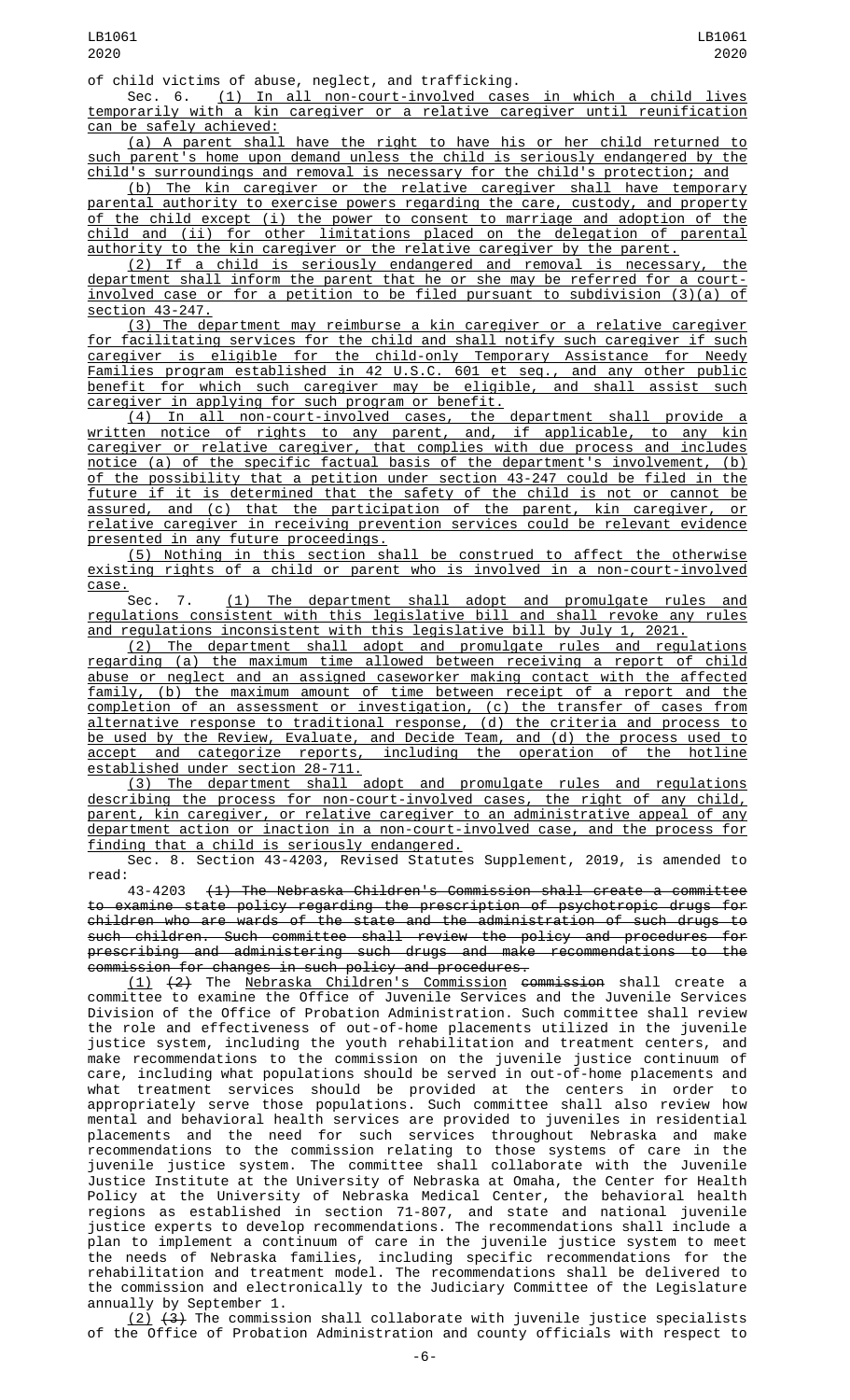any county-operated practice model participating in the Crossover Youth Program of the Center for Juvenile Justice Reform at Georgetown University.

 $(3)$   $(4)$  The commission shall analyze case management workforce issues and recommendations to the Health and Human Services Committee of the make recommendations to the Health and Human Services Committee of Legislature regarding:

(a) Salary comparisons with other states and the current pay structure based on job descriptions;

(b) Utilization of incentives for persons who work in the area of child welfare;

(c) Evidence-based training requirements for persons who work in the area of child welfare and their supervisors; and

(d) Collaboration with the University of Nebraska to increase and sustain such workforce.

(4) (5) The Foster Care Reimbursement Rate Committee created pursuant to section 43-4216, the Nebraska Strengthening Families Act Committee created pursuant to section 43-4716, and the Bridge to Independence Advisory Committee created pursuant to section 43-4513 shall be under the jurisdiction of the commission.

(5) (6) The commission shall work with the office of the State Court Administrator, as appropriate, and entities which coordinate facilitated conferencing as described in section 43-247.03.

<u>(6)</u>  $(7)$  The commission shall work with administrators from each of the service areas designated pursuant to section 81-3116, the teams created pursuant to section 28-728, local foster care review boards, child advocacy centers, the teams created pursuant to the Supreme Court's Through the Eyes of the Child Initiative, community stakeholders, and advocates for child welfare programs and services to establish networks in each of such service areas. Such networks shall permit collaboration to strengthen the continuum of services available to child welfare agencies and to provide resources for children and juveniles outside the child protection system.

 $(7)$   $(8)$  The commission may organize subcommittees as it deems necessary. Members of the subcommittees may be members of the commission or may be individuals who have knowledge of the subcommittee's subject matter, professional expertise to assist the subcommittee in completing its assigned responsibilities, or the ability to collaborate within the subcommittee and with the commission to carry out the powers and duties of the commission. A subcommittee shall meet as necessary to complete the work delegated by the commission and shall report its findings to the relevant committee within the commission.

(8) (9) No member of any committee or subcommittee created pursuant to this section shall have any private financial interest, profit, or benefit from any work of such committee or subcommittee.

Sec. 9. Section 43-4331, Reissue Revised Statutes of Nebraska, is amended to read:

43-4331 On or before September 15 of each year, the Inspector General shall provide to the Health and Human Services Committee of the Legislature, the Judiciary Committee of the Legislature, the Supreme Court, and the Governor a summary of reports and investigations made under the Office of Inspector General of Nebraska Child Welfare Act for the preceding year. The summary provided to the committees shall be provided electronically. The summaries shall detail recommendations and the status of implementation of recommendations and may also include recommendations to the committees regarding issues discovered through investigation, audits, inspections, and reviews by the office that will increase accountability and legislative oversight of the Nebraska child welfare system, improve operations of the department, the juvenile services division, the commission, and the Nebraska child welfare system, or deter and identify fraud, abuse, and illegal acts. Such summary shall include summaries of alternative response cases under alternative response <del>demonstration projects</del> implemented in accordance with sections 28-710.01, 28-712, and 28-712.01 reviewed by the Inspector General. The summaries shall not contain any confidential or identifying information concerning the subjects of the reports and investigations.

Sec. 10. Section 71-3405, Reissue Revised Statutes of Nebraska, is amended to read:

71-3405 For purposes of the Child and Maternal Death Review Act:

(1) Child means a person from birth to eighteen years of age;

(2) Investigation of child death means a review of existing records and other information regarding the child from relevant agencies, professionals, and providers of medical, dental, prenatal, and mental health care. The records to be reviewed may include, but not be limited to, medical records, coroner's reports, autopsy reports, social services records, records of alternative response cases under alternative response demonstration projects implemented in accordance with sections 28-710.01, 28-712, and 28-712.01, educational records, emergency and paramedic records, and law enforcement reports;

(3) Investigation of maternal death means a review of existing records and other information regarding the woman from relevant agencies, professionals, and providers of medical, dental, prenatal, and mental health care. The records to be reviewed may include, but not be limited to, medical records, coroner's reports, autopsy reports, social services records, educational records, emergency and paramedic records, and law enforcement reports;

(4) Maternal death means the death of a woman during pregnancy or the death of a postpartum woman;

(5) Postpartum woman means a woman during the period of time beginning